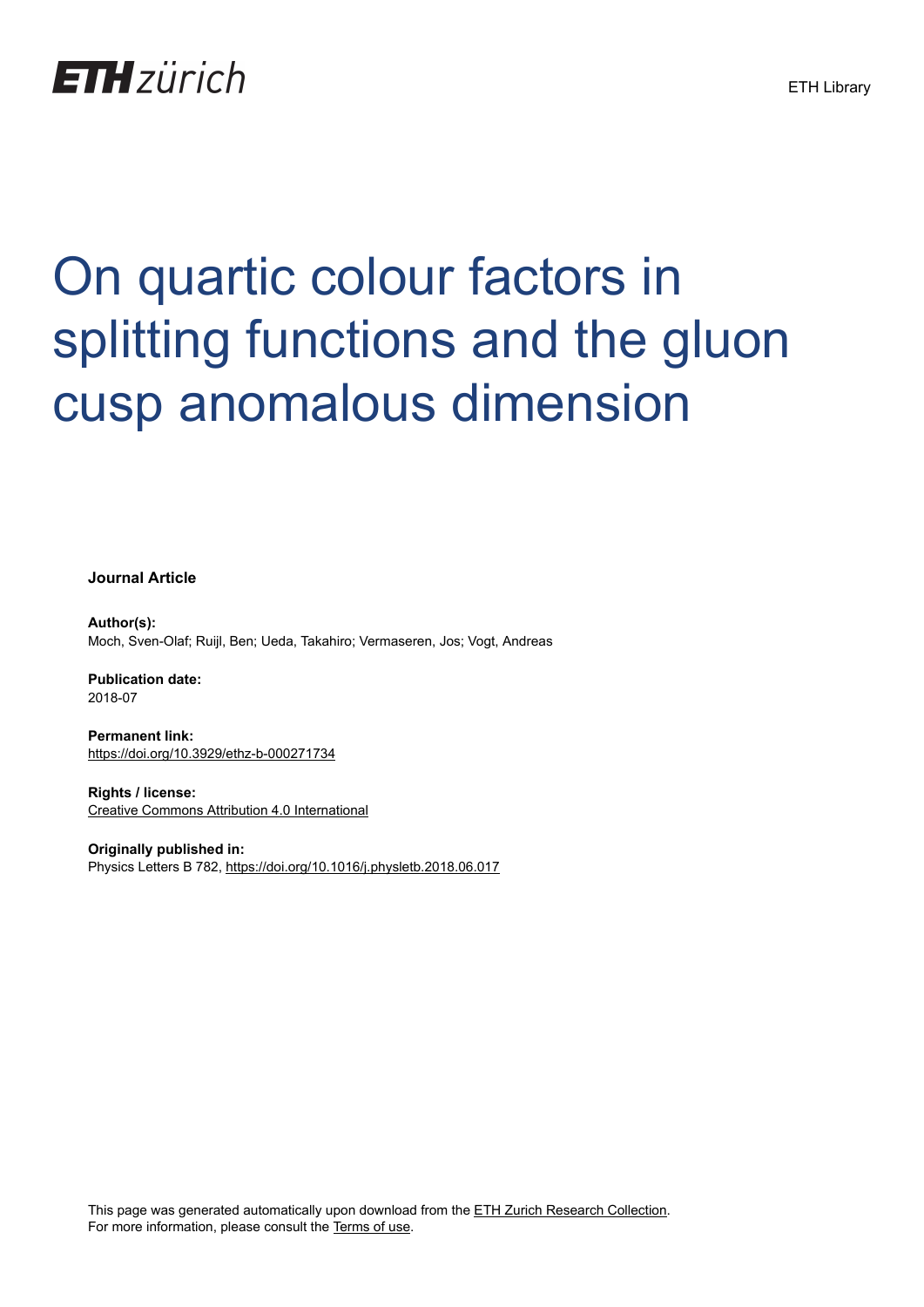#### [Physics Letters B 782 \(2018\) 627–632](https://doi.org/10.1016/j.physletb.2018.06.017)

Contents lists available at [ScienceDirect](http://www.ScienceDirect.com/)

Physics Letters B

[www.elsevier.com/locate/physletb](http://www.elsevier.com/locate/physletb)

### On quartic colour factors in splitting functions and the gluon cusp anomalous dimension



S. Moch<sup>a</sup>, B. Ruijl<sup>b</sup>, T. Ueda<sup>c</sup>, J.A.M. Vermaseren<sup>d</sup>, A. Vogt<sup>e,∗</sup>

<sup>a</sup> *II. Institute for Theoretical Physics, Hamburg University, Luruper Chaussee 149, D-22761 Hamburg, Germany*

<sup>b</sup> *Institute for Theoretical Physics, ETH Zürich, Wolfgang-Pauli-Str. 27, 8093 Zürich, Switzerland*

<sup>c</sup> *Department of Materials and Life Science, Seikei University, 3-3-1 Kichijoji Kitamachi, Musashino-shi, Tokyo 180-8633, Japan*

<sup>d</sup> *Nikhef Theory Group, Science Park 105, 1098 XG Amsterdam, The Netherlands*

<sup>e</sup> *Department of Mathematical Sciences, University of Liverpool, Liverpool L69 3BX, United Kingdom*

#### A R T I C L E I N F O A B S T R A C T

*Article history:* Received 7 June 2018 Accepted 8 June 2018 Available online xxxx Editor: A. Ringwald

We have computed the contributions of the quartic Casimir invariants to the four-loop anomalous dimensions of twist-2 spin-*N* operators at *N* ≤ 16. The results provide new information on the structure of the next-to-next-to-next-to-leading order (N<sup>3</sup>LO) splitting functions  $P_{ik}^{(3)}(x)$  for the evolution of parton distributions, and facilitate approximate expressions which include the quartic-Casimir contributions to the (light-like) gluon cusp anomalous dimension. These quantities turn out to be closely related, by a generalization of the lower-order 'Casimir scaling', to the corresponding quark results. Using these findings, we present an approximate result for the four-loop gluon cusp anomalous dimension in QCD which is sufficient for phenomenological applications.

© 2018 The Author(s). Published by Elsevier B.V. This is an open access article under the CC BY license [\(http://creativecommons.org/licenses/by/4.0/\)](http://creativecommons.org/licenses/by/4.0/). Funded by SCOAP3.

#### **1. Introduction**

Over the past years, the next-to-next-to-leading order (NNLO,  $N^2$ LO) of perturbative QCD has become the standard approximation for many hard-scattering processes at the LHC and other highenergy colliders. In certain cases, e.g., when a very high accuracy is required or when the NNLO corrections are rather large, it is useful to extend the analyses to the next order,  $N<sup>3</sup>$  LO. Coefficient functions (partonic cross sections) have been computed at  $N<sup>3</sup>LO$ for inclusive lepton-hadron deep-inelastic scattering (DIS) [\[1\]](#page-6-0) and Higgs production in proton–proton collisions [\[2,3\]](#page-6-0). Very recently, first  $N<sup>3</sup>$ LO results have been presented for jet production in DIS [\[4\]](#page-6-0).

In principle,  $N<sup>3</sup>$  LO analyses of processes involving initial-state hadrons require parton distribution functions (PDFs) evolved with the four-loop splitting functions. These functions also include quantities that are relevant beyond the evolution of PDFs. In particular, their leading behaviour for large momentum fractions *x* is given by important universal quantities, the (light-like) cusp anomalous dimensions of quarks and gluons [\[5\]](#page-6-0). The complete computation of the four-loop splitting functions is a formidable task. Until now, a phenomenologically relevant amount of partial

Corresponding author. *E-mail address:* [Andreas.Vogt@liverpool.ac.uk](mailto:Andreas.Vogt@liverpool.ac.uk) (A. Vogt). results has been published only for the (non-singlet) quark–quark splitting functions [\[6,7\]](#page-6-0).

In this letter, we address a specific part of the four-loop flavoursinglet splitting functions, the terms with quartic Casimir invariants which occur at this order for the first time. As shown below, the present partial results for these terms provide structural and numerical information that is relevant for future research on  $N<sup>3</sup>LO$ corrections and for QCD phenomenology beyond PDFs.

#### **2. Notations and general properties**

The QCD evolution equations for the flavour-singlet quark and gluon distributions of hadrons,

$$
q_{s}(x, \mu^{2}) = \sum_{i=1}^{n_{f}} \left[ q_{i}(x, \mu^{2}) + \bar{q}_{i}(x, \mu^{2}) \right] \text{ and } g(x, \mu^{2}), \quad (2.1)
$$

can be written as

$$
\frac{d}{d\ln\mu^2} \left(\frac{q_s}{g}\right) = \left(\frac{P_{qq}}{P_{gq}} \frac{P_{qg}}{P_{gg}}\right) \otimes \left(\frac{q_s}{g}\right). \tag{2.2}
$$

Here  $q_i(x, \mu^2)$ ,  $\bar{q}_i(x, \mu^2)$  and  $g(x, \mu^2)$  denote the respective number distributions of quarks and antiquarks of flavour *i* and of the gluons in the fractional hadron momentum  $x$ ,  $\otimes$  stands for the Mellin convolution in the momentum variable, and *μ* represents

<https://doi.org/10.1016/j.physletb.2018.06.017>

0370-2693/© 2018 The Author(s). Published by Elsevier B.V. This is an open access article under the CC BY license [\(http://creativecommons.org/licenses/by/4.0/\)](http://creativecommons.org/licenses/by/4.0/). Funded by SCOAP<sup>3</sup>.

<span id="page-1-0"></span>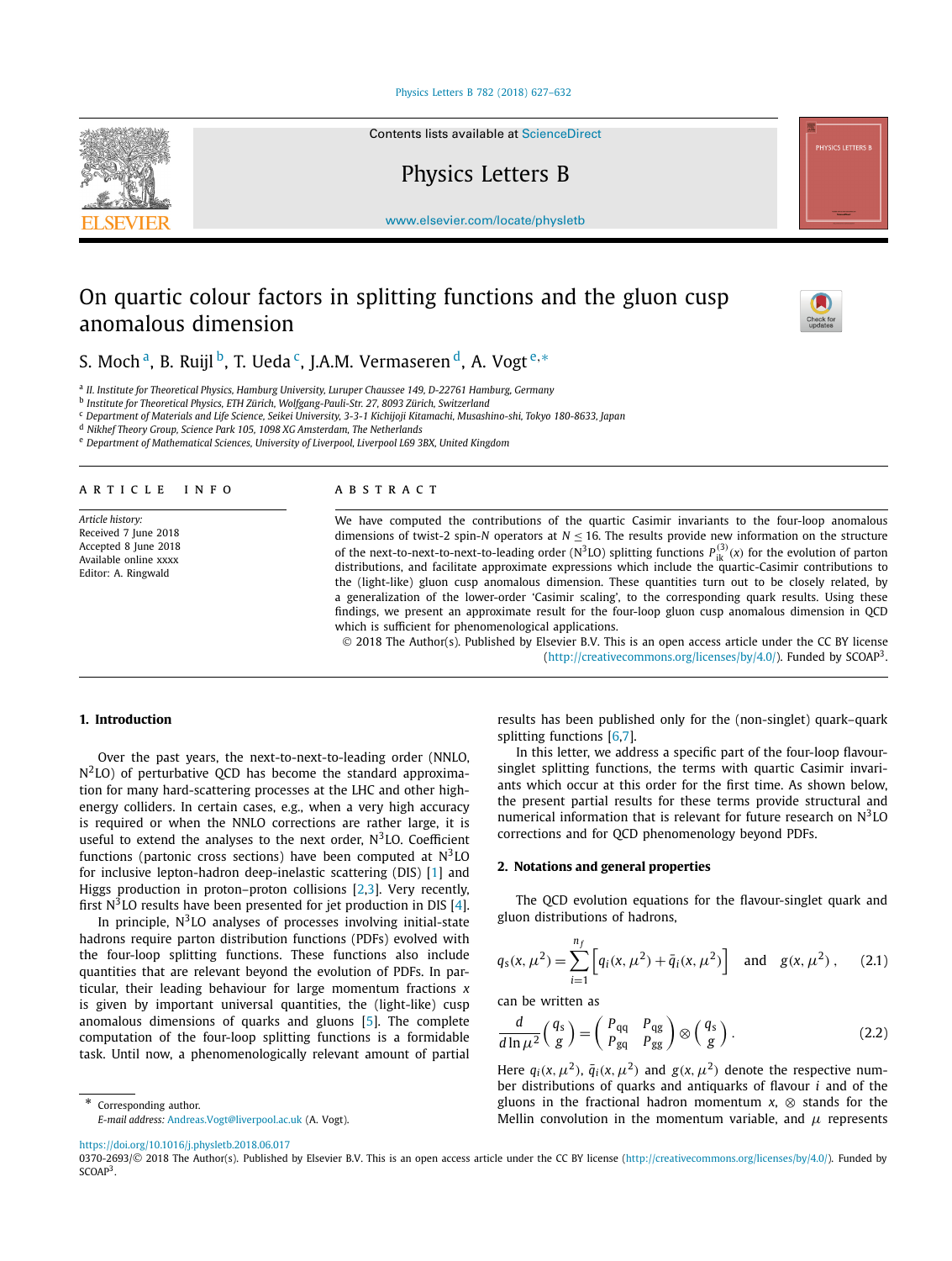<span id="page-2-0"></span>the factorization scale. In the present context, the renormalization scale can be identified with  $\mu$  without loss of information.

The quark–quark splitting function *P*<sub>qq</sub> can be expressed as  $P_{\text{qq}} = P_{\text{ns}}^+ + P_{\text{ps}}$  in terms of the non-singlet splitting function *P*+ ns for quark–antiquark sums and a pure-singlet contribution *P*ps . The splitting functions can be expanded in powers of the strong coupling constant,

$$
P_{ik}(x, \alpha_s) = \sum_{n=0} a_s^{n+1} P_{ik}^{(n)}(x) \text{ with } a_s \equiv \frac{\alpha_s(\mu^2)}{4\pi}.
$$
 (2.3)

The off-diagonal quantities *P*qg and *P*gq include integrable logarithms up to  $a_s^n \ln^{2n-2} (1-x)$  in the threshold limit  $x \to 1$ , see refs. [\[8\]](#page-6-0), while the diagonal quantities  $P_{qq}$  and  $P_{gg}$  have the form [\[9\]](#page-6-0)

$$
P_{kk}^{(n-1)}(x) = \frac{xA_{n,k}}{(1-x)_+} + B_{n,k}\delta(1-x) + C_{n,k}\ln(1-x) + D_{n,k} + \mathcal{O}((1-x)\ln^{\ell}(1-x)),
$$
\n(2.4)

where  $A_{n,q}$  and  $A_{n,g}$  are the (light-like) *n*-loop quark and gluon cusp anomalous dimensions [\[5\]](#page-6-0). The coefficients  $C_{n,k}$  and  $D_{n,k}$  can be predicted from lower-order information [\[7,9\]](#page-6-0). In the small-*x* (high-energy, BFKL [\[10\]](#page-6-0)) limit, the splitting functions are singlelogarithmic enhanced with terms up to  $x^{-1} \ln^n x$  for  $P^{(n)}_{\rm gk}$  and *x*<sup>−1</sup> ln<sup>*n*−1</sup> *x* for *P*<sub>q</sub><sup>*k*</sup> [\[11\]](#page-6-0).

The splitting functions in eq.  $(2.2)$  are related to the anomalous dimensions of twist-2 spin-*N* operators with  $N = 2, 4, 6, \ldots$  by a Mellin transformation,

$$
\gamma_{ik}^{(n)}(N,\alpha_s) = -\int_0^1 dx x^{N-1} P_{ik}^{(n)}(x,\alpha_s) ,
$$
\n(2.5)

where the negative sign is a standard convention. The splitting functions  $P_{ik}^{(n)}(x)$  are known to NNLO, i.e., at  $n \le 2$  in eq. (2.3) [\[12\]](#page-6-0). The  $N^3$ LO contributions to eq. (2.5) have been obtained at *N*  $\leq$  6 [\[13\]](#page-6-0); the results for *N* = 2 and *N* = 4 have been presented in numerical form in ref. [\[14\]](#page-6-0). Much more is known about their non-singlet counterparts [\[6,7\]](#page-6-0), see below.

Here we are interested in contributions with quartic colour factors which we abbreviate as

$$
d_{xy}^{(4)} \equiv d_x^{abcd} d_y^{abcd} , \qquad (2.6)
$$

where *x*, *y* labels the representations with generators  $T_r^a$  and

$$
d_r^{abcd} = \frac{1}{6} \text{Tr}(T_r^a T_r^b T_r^c T_r^d + \text{five } bcd \text{ permutations}). \tag{2.7}
$$

In  $SU(n_c)$ , for fermions in the fundamental representation (tracenormalized with  $T_F = \frac{1}{2}$ ),

$$
d_{AA}^{(4)}/n_A = \frac{1}{24} n_c^2 (n_c^2 + 36) ,
$$
 (2.8)

$$
d_{FA}^{(4)}/n_A = \frac{1}{48} n_c (n_c^2 + 6) ,
$$
 (2.9)

$$
d_{FF}^{(4)}/n_A = \frac{1}{96} (n_c^2 - 6 + 18n_c^{-2}).
$$
 (2.10)

The dimension of the adjoint representation is related to  $n_F = n_c$  $C_A$  by  $n_A = (n_c^2 - 1) = 2 n_c C_F$ .

Terms with quartic Casimir invariants occur for the first time at four loops, the order considered here, in splitting functions, coefficient functions and the beta function of QCD [\[15\]](#page-6-0). This effective

'leading-order' situation implies particular relations and facilitates calculational simplifications.

The  $d_{xy}^{(4)}$  terms at four loops are scheme-independent. They should therefore fulfil the relation

$$
\gamma_{qq}^{(3)}(N) + \gamma_{gq}^{(3)}(N) - \gamma_{qg}^{(3)}(N) - \gamma_{gg}^{(3)}(N) \stackrel{Q}{=} 0 \tag{2.11}
$$

for the colour-factor substitutions [\[14\]](#page-6-0)

$$
(2n_f)^2 \frac{d_{FF}^{(4)}}{n_a} = 2n_f \frac{d_{FA}^{(4)}}{n_a} = 2n_f \frac{d_{FF}^{(4)}}{n_c} = \frac{d_{FA}^{(4)}}{n_c} = \frac{d_{AA}^{(4)}}{n_a}
$$
(2.12)

that lead to an  $\mathcal{N} = 1$  supersymmetric theory, for lower-order dis-cussions see refs. [\[16\]](#page-6-0). Here and below  $\frac{Q}{q}$  denotes equality for the quartic Casimir contributions. The factor of two for each power of  $n_f$  is due to the transition from QCD and its  $SU(n_c)$  generalization to  $n_f = 1$  Majorana fermions. We have verified eq. (2.11) at a sufficient number of *N*-values. At higher values of *N* this relation can be used to avoid the hardest diagram computations, those of the  $d_{AA}^{(4)}$  contributions to  $\gamma_{gg}^{(3)}$ .

As in the non-singlet cases, the splitting functions are (conjectured to be) constrained by a conformal symmetry of QCD at some non-integer space–time dimension  $D = 4 - 2\varepsilon$  [\[17\]](#page-6-0). We find that the moments of the off-diagonal splitting functions are consistent with the resulting prediction in terms of reciprocity-respecting sums (see below), but fulfil the stronger, newly discovered condition

$$
\gamma_{\rm qg}^{(0)}(N)\gamma_{\rm gq}^{(3)}(N) \stackrel{\mathbb{Q}}{=} \gamma_{\rm gq}^{(0)}(N)\gamma_{\rm qg}^{(3)}(N) \,. \tag{2.13}
$$

This result provides a stringent check of our very challenging high-*N* computations. Other features resulting from the special status of quartic Casimir contributions at four loops are discussed below.

#### **3. Diagram computations and** *N***-space results**

Computations of four-loop inclusive DIS have been performed at  $N < 6$  for all colour factors in a manner analogous those at three loops in refs.  $[18]$ , for sample results see ref.  $[14]$ . The ensuing moments of the four-loop splitting functions provide crucial reference results for validating the present calculation performed in the framework of the operator-product expansion (OPE).

Our OPE diagram computations have been performed analogously to those presented in ref. [\[7\]](#page-6-0). The Feynman diagrams for the anomalous dimensions of the flavour-singlet twist-2 spin-*N* operators have been generated using QGRAF [\[19\]](#page-6-0), and then processed by a Form  $[20]$  program, see ref.  $[21]$ , that collects self-energy insertions, determines the colour factors and finds the topologies in the notation of the Forcer package [\[22\]](#page-6-0) that performs the integral reduction after the harmonic projection [\[23\]](#page-6-0) to the desired value of *N*. For computational efficiency, diagrams with the same colour factor and topology are merged into meta-diagrams.

The main issue in these covariant-gauge calculations in a massless off-shell case is the correct treatment of the gluon operators, see refs. [\[24\]](#page-6-0). Since, as discussed above, we are dealing here with an effective lowest-order case, we are not confronted with the full complexity of this issue. We expect to return to this point in a future publication of all four-loop contributions to the singlet anomalous dimensions. For three-loop on-shell OPE calculations with heavy quarks see ref. [\[25\]](#page-6-0).

We now present our results for the quartic-Casimir contributions to the anomalous dimensions  $(2.5)$  at  $N = 2, 4, \ldots, 16$ . These include fractions and the values *ζ*<sup>3</sup> and *ζ*<sup>5</sup> of Riemann's *ζ* -function,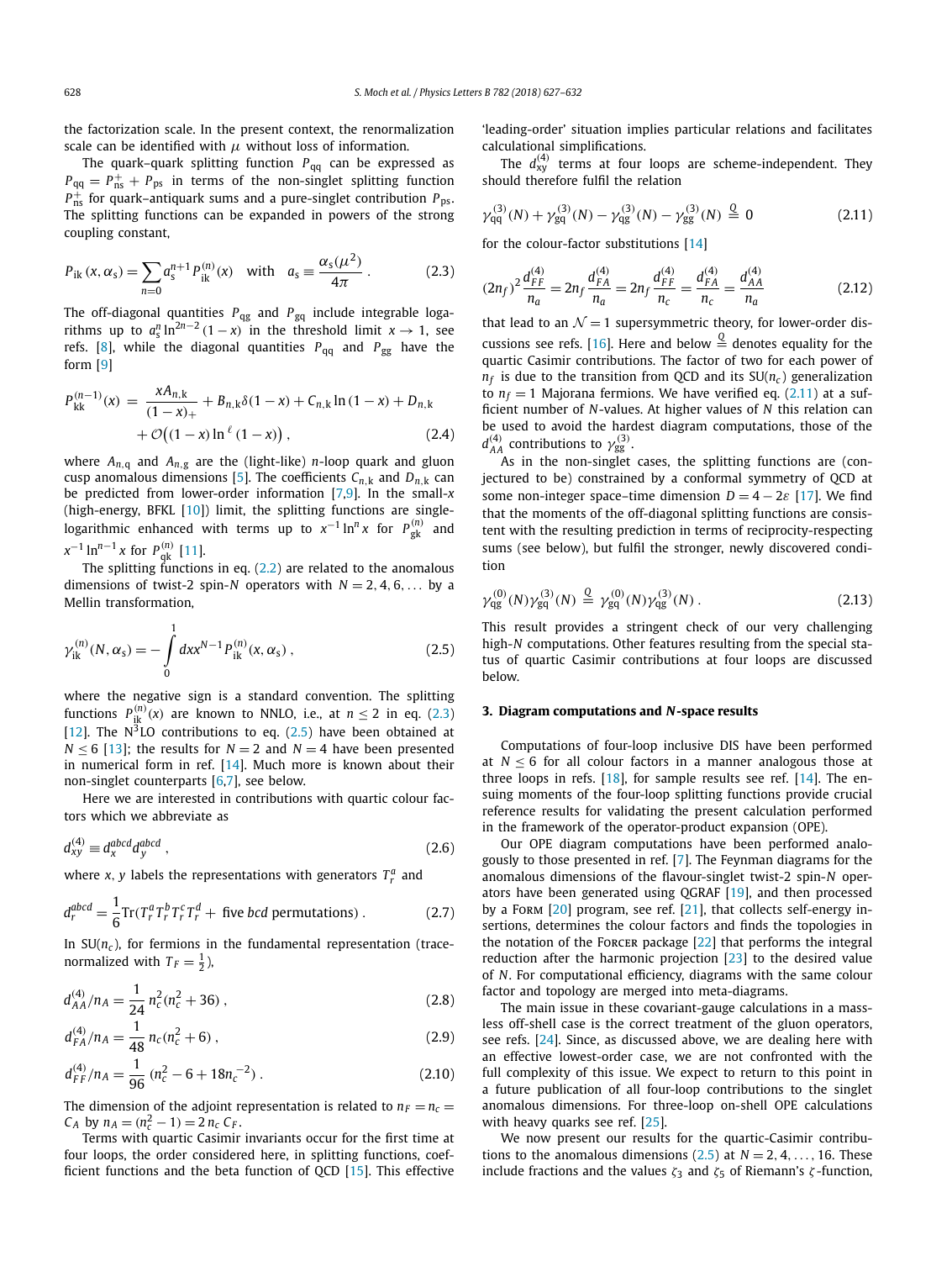<span id="page-3-0"></span>but, as factorization-scheme independent 'leading-order' contributions, do not include terms with even-*n* values  $\zeta_n$ , see refs. [\[26\]](#page-6-0). For brevity the results are written down in a numerical form.

The non-singlet and pure-singlet quark–quark anomalous dimensions include

$$
\gamma_{\rm ns}^{(3)+}(N)\Big|_{d_{\rm FA}^{(4)}/n_{\rm F}} = +773.10566 \,\delta_{N,2} + 69.385963 \,\delta_{N,4} - 186.61376 \,\delta_{N,6} \n- 346.75182 \,\delta_{N,8} - 465.07282 \,\delta_{N,10} - 559.57588 \,\delta_{N,12} \n- 638.52578 \,\delta_{N,14} - 706.44946 \,\delta_{N,16} - \dots, (3.1) \n\gamma_{\rm ns}^{(3)}(N)\Big|_{n_f d_{\rm FP}^{(4)}/n_{\rm F}} = -65.736531 \,\delta_{N,2} - 135.95246 \,\delta_{N,4} - 176.15626 \,\delta_{N,6} \n- 205.54604 \,\delta_{N,8} - 229.07719 \,\delta_{N,10} - 248.80626 \,\delta_{N,12} \n- 265.82674 \,\delta_{N,14} - 280.80532 \,\delta_{N,16} - \dots, (3.2) \n\gamma_{\rm ps}^{(3)}(N)\Big|_{n_f d_{\rm FP}^{(4)}/n_{\rm F}} = -146.97872 \,\delta_{N,2} - 88.852325 \,\delta_{N,4} - 37.651992 \,\delta_{N,6}
$$

$$
- 20.290180 \delta_{N,8} - 12.702121 \delta_{N,10} - 8.7568928 \delta_{N,12}
$$
  
- 6.4465398 \delta\_{N,14} - 4.9735061 \delta\_{N,16} - ... (3.3)

The corresponding results for the quark-gluon and gluon-quark quantities read

$$
\gamma_{gq}^{(3)}(N)\Big|_{d_{FA}^{(4)}/n_F} = -773.10566 \delta_{N,2} - 154.99156 \delta_{N,4} - 33.190677 \delta_{N,6} \n- 3.6877393 \delta_{N,8} + 5.6280884 \delta_{N,10} + 8.8432407 \delta_{N,12} \n+ 9.8467770 \delta_{N,14} + 9.9636194 \delta_{N,16} + ..., (3.4) \n\gamma_{gq}^{(3)}(N)\Big|_{n_f d_{FF}^{(4)}/n_F} = + 212.71525 \delta_{N,2} + 40.812981 \delta_{N,4} + 20.540955 \delta_{N,6} \n+ 13.623478 \delta_{N,8} + 10.207939 \delta_{N,10} + 8.1771347 \delta_{N,12}
$$

 $+ 6.8293658 \delta_{N,14} + 5.8681866 \delta_{N,16} + ...$  (3.5)

$$
\quad \text{and} \quad
$$

 $\overline{1}$ 

$$
\gamma_{\text{qg}}^{(3)}(N) \Big|_{n_f d_{FA}^{(4)}/n_A}
$$
  
= -386.55283  $\delta_{N,2}$  - 154.99156  $\delta_{N,4}$  - 41.488346  $\delta_{N,6}$   
- 5.1628350  $\delta_{N,8}$  + 8.4421327  $\delta_{N,10}$  + 13.896521  $\delta_{N,12}$   
+ 16.001012  $\delta_{N,14}$  + 16.606032  $\delta_{N,16}$  + ..., (3.6)  

$$
\gamma_{\text{qg}}^{(3)}(N) \Big|_{n_f^2 d_{FF}^{(4)}/n_A}
$$
  
= +106.35762  $\delta_{N,2}$  + 40.812981  $\delta_{N,4}$  + 25.676194  $\delta_{N,6}$   
+ 19.072869  $\delta_{N,8}$  + 15.311908  $\delta_{N,10}$  + 12.849783  $\delta_{N,12}$   
+ 11.097719  $\delta_{N,14}$  + 9.7803110  $\delta_{N,16}$  + .... (3.7)

Finally the quartic-Casimir contributions to the four-loop gluon– gluon anomalous dimension are found to be

$$
\gamma_{gg}^{(3)}(N)\Big|_{d_{AA}^{(4)}/n_A} + 139.70415 \delta_{N,4} - 42.404324 \delta_{N,6}
$$
  
- 196.38527  $\delta_{N,8}$  - 317.16583  $\delta_{N,10}$  - 414.93934  $\delta_{N,12}$   
- 496.71624  $\delta_{N,14}$  - 566.90638  $\delta_{N,16}$  - ..., (3.8)

$$
\gamma_{gg}^{(3)}(N)\Big|_{n_f d_{FA}^{(4)}/n_A}
$$
  
= +386.55283  $\delta_{N,2}$  - 441.47043  $\delta_{N,4}$  - 458.54303  $\delta_{N,6}$   
- 462.79602  $\delta_{N,8}$  - 469.79385  $\delta_{N,10}$  - 478.54929  $\delta_{N,12}$   
- 487.97876  $\delta_{N,14}$  - 497.49491  $\delta_{N,16}$  - ..., (3.9)  

$$
\gamma_{gg}^{(3)}(N)\Big|_{n_f^2 d_{FF}^{(4)}/n_A}
$$
  
= -106.35762  $\delta_{N,2}$  - 117.11160  $\delta_{N,4}$  - 121.74849  $\delta_{N,6}$   
- 123.79780  $\delta_{N,8}$  - 124.86680  $\delta_{N,10}$  - 125.48946  $\delta_{N,12}$   
- 125.88108  $\delta_{N,14}$  - 126.14172  $\delta_{N,16}$  - ..., (3.10)

The absence of a  $\delta_{N}$ <sub>2</sub> term, i.e., the vanishing of the  $N = 2$  contribution in eq.  $(3.8)$  is required by the momentum sum rule. The implications of eqs.  $(3.8)$ – $(3.10)$  for the large-*x* limit  $(2.4)$  are addressed in section [4](#page-4-0) below.

As for the non-singlet case in ref. [\[7\]](#page-6-0), these fixed-*N* results are sufficient to deduce the all-*N* form of the *ζ*<sup>5</sup> contributions. The quark–quark anomalous dimensions can be expressed as

$$
\gamma_{\rm ns}^{(3)+}(N)\Big|_{\zeta_5 d_{FA}^{(4)}/n_F} = \frac{320}{3} \left( S_1 (24\eta - 24S_1 + 58) - 69\eta^2 + \frac{63}{2}\eta - 37 \right), \quad (3.11)
$$

$$
\gamma_{\rm ns}^{(3)}(N)\Big|_{\zeta_5 n_f d_{FF}^{(4)}/n_F} = \frac{1280}{3} \left(6\eta^2 - 2S_1 - 5\eta + 3\right) ,\qquad (3.12)
$$

$$
\gamma_{\rm ps}^{(3)}(N)\Big|_{\zeta_5 n_f d_{\rm FF}^{(4)}/n_F} = \frac{1280}{3} \left(9\eta^2 + 14\eta - 4\nu - \frac{1}{4}\right) \tag{3.13}
$$

in terms of the quantities

 $\overline{a}$ 

$$
\eta \equiv \frac{1}{N} - \frac{1}{N+1} \equiv D_0 - D_1 = \frac{1}{N(N+1)},
$$
\n(3.14)

$$
\nu \equiv \frac{1}{N-1} - \frac{1}{N+2} \equiv D_{-1} - D_2 = \frac{3}{(N-1)(N+2)}\tag{3.15}
$$

and the harmonic sum  $S_1 = S_1(N) = \sum_{k=1}^{N} k^{-1}$  which are reciprocity-respecting (RR), i.e., invariant under the replacement  $N \rightarrow 1-N$ corresponding to  $f(x) \rightarrow -xf(x^{-1})$  in *x*-space.

The all-*N* results for the  $\zeta_5 d_{xy}^{(4)}$  contributions to the four-loop quark-gluon and gluon-quark anomalous dimensions read

$$
\gamma_{gq}^{(3)}(N)\Big|_{\zeta_5 d_{FA}^{(4)}/n_F} \n= \frac{320}{3} \left(24(2D_{-1} - 2D_0 + D_1)S_1 - 24D_{-1}^2 + 126D_0^2 + 63D_1^2 - 30D_{-1} - 202D_0 + \frac{391}{2}D_1 - 8D_2\right),
$$
\n(3.16)

$$
\gamma_{\text{gq}}^{(3)}(N)\Big|_{\zeta_5 n_f d_{FF}^{(4)}/n_F} = \frac{1280}{3} \left(-24D_0^2 - 12D_1^2 + 4D_{-1} + 32D_0 - 34D_1\right) \tag{3.17}
$$

and

$$
\gamma_{\text{qg}}^{(3)}(N)\Big|_{\zeta_5 n_f d_{FA}^{(4)}/n_A}
$$
  
=  $\frac{640}{3} \left(24(D_0 - 2D_1 + 2D_2)S_1 - 63D_0^2 - 126D_1^2 + 24D_2^2 - 8D_{-1} + \frac{391}{2}D_0 - 202D_1 - 30D_2\right)$ , (3.18)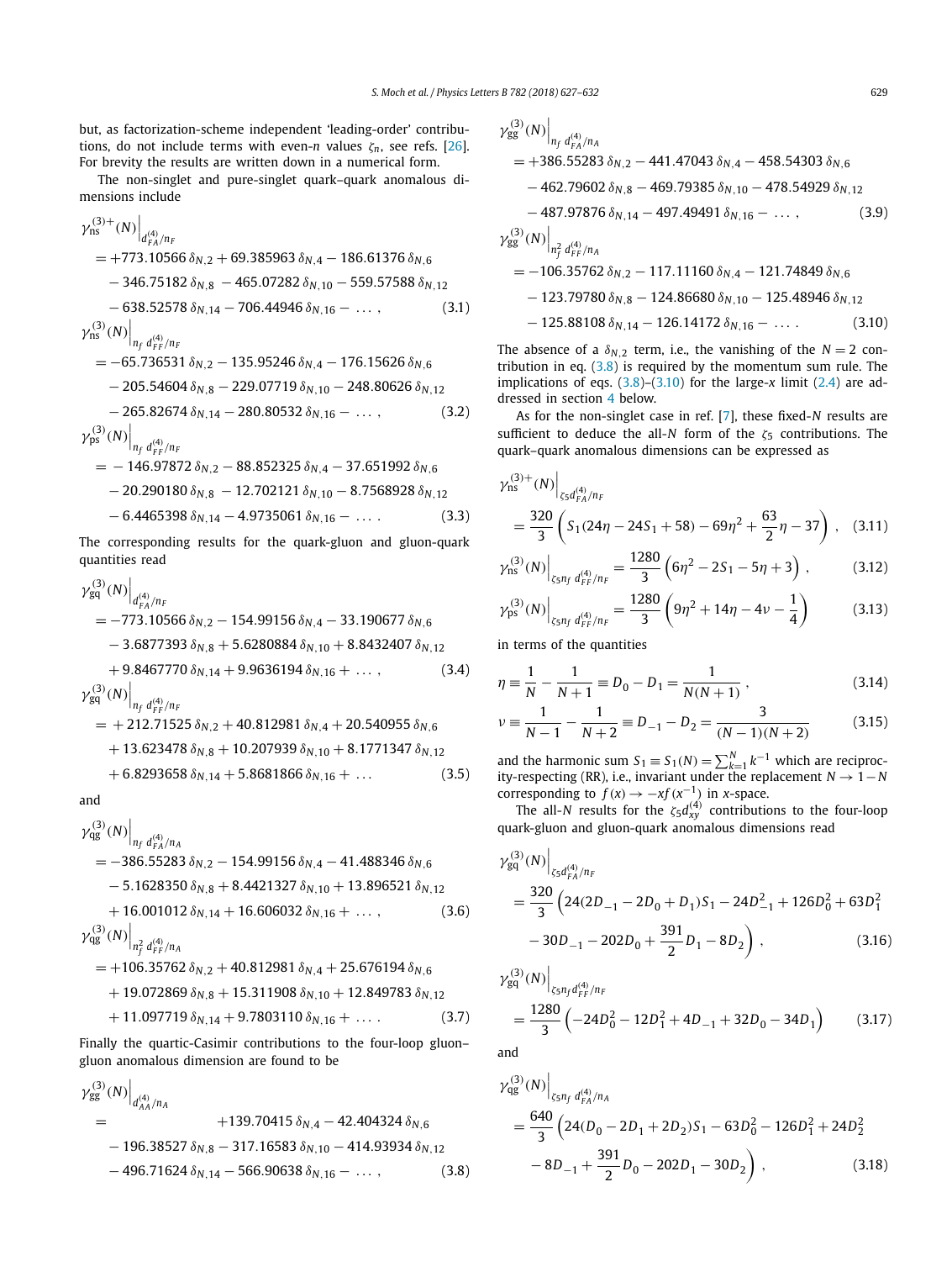<span id="page-4-0"></span>
$$
\gamma_{\text{qg}}^{(3)}(N)\Big|_{\zeta_5 n_f^2 d_{FF}^{(4)}/n_A} = \frac{2560}{3} \left(12D_0^2 + 24D_1^2 - 34D_0 + 32D_1 + 4D_2\right) \,. \tag{3.19}
$$

By multiplying eqs. [\(3.16\)](#page-3-0) and [\(3.17\)](#page-3-0) with

$$
\gamma_{\rm qg}^{(0)}(N) = -2\,C_F(D_0 - 2\,D_1 + 2\,D_2)\,,\tag{3.20}
$$

and eqs. [\(3.18\)](#page-3-0) and (3.19) with

$$
\gamma_{\rm gq}^{(0)}(N) = -2\,n_f(2\,D_{-1} - 2\,D_0 + D_1)\,,\tag{3.21}
$$

one arrives at two RR expressions that fulfil eq. [\(2.13\)](#page-2-0) at all *N*; the required relation between  $n_A$ ,  $n_F$  and  $C_F$  has been given below eq. [\(2.10\)](#page-2-0).

The corresponding gluon–gluon anomalous dimension are given by the RR expressions

$$
\gamma_{gg}^{(3)}(N)\Big|_{\zeta_5 d_{AA}^{(4)}/n_A} \n= \frac{64}{3} \left(30 \left(12\eta^2 - 4\nu^2 - S_1(4S_1 + 8\eta - 8\nu - 11) - 7\nu\right) \n+ 188\eta - \frac{751}{3} - \frac{1}{6}N(N+1)\right),
$$
\n(3.22)

$$
\gamma_{gg}^{(3)}(N)\Big|_{\zeta_5 n_f d_{FA}^{(4)}/n_A}
$$
  
= 
$$
\frac{128}{3} \left(10\left(15\eta^2 - 6S_1 + 2\nu\right) - 121\eta
$$
  
+ 
$$
\frac{287}{3} + \frac{1}{3}N(N+1)\right),
$$
 (3.23)

$$
\gamma_{gg}^{(3)}(N)\Big|_{\zeta_5 n_f^2 d_{FF}^{(4)}/n_A} = \frac{256}{3} \left(-120\eta^2 + 23\eta - \frac{17}{6} - \frac{1}{6}N(N+1)\right).
$$
 (3.24)

These results exhibit interesting features in the large-*N* threshold limit and the  $N \rightarrow 1$  BFKL limit.

Unlike all *N*-space expressions for QCD splitting functions calculated up to now, eqs.  $(3.22)$ – $(3.24)$  include terms of the form  $\zeta$ <sub>5</sub> $N(N + 1)$ . In the complete results, these terms have to be compensated by contributions that develop *ζ*5-terms in the limit *N* → ∞, since the overall leading large-*N* behaviour is given by ln *N* multiplied by the cusp anomalous dimension [\[5\]](#page-6-0) due to the Mellin transform of eq. [\(2.4\)](#page-2-0). This compensation has occurred before, in the three-loop coefficient functions for inclusive DIS [\[1\]](#page-6-0), where *ζ*<sub>5</sub> enters with positive powers of *N* in the combination

$$
f(N) = 5\zeta_5 - 2S_{-5} + 4\zeta_3 S_{-2} - 4S_{-2,-3} + 8S_{-2,-2,1}
$$
  
+4 S<sub>3,-2</sub> - 4 S<sub>4,1</sub> + 2S<sub>5</sub> (3.25)

of *ζ* -values and harmonic sums [\[27\]](#page-6-0) that ensures the correct large-*N* behaviour. It may be worthwhile to note that the  $N(N + 1)$ terms in eqs.  $(3.22)$ – $(3.24)$  cancel in the SUSY limit  $(2.12)$ .

In addition, both eq.  $(3.11)$  and  $(3.22)$  include terms of the form  $\zeta_5[S_1(N)]^2$  – with the same coefficients, as required in view of eqs.  $(2.11)$  and  $(2.12)$  – that also need to be compensated in the large-*N* limit. A natural possibility is that the diagonal QCD splitting function include terms with  $[S_1(N)]^2 f(N)$ , i.e., the same structure as the 'wrapping correction' in the anomalous dimensions in  $\mathcal{N} = 4$  maximally supersymmetric Yang–Mills theory [\[28\]](#page-6-0). Unfortunately we are not (yet) in a position to derive the all-*N* structure of the *ζ*3-terms, which could provide further evidence for

#### **Table 1**

Fourth-order coefficients of the quark and gluon cusp anomalous dimensions determined from the large-*x* limit [\(2.4\)](#page-2-0) of the quark–quark and gluon–gluon splitting functions. The errors in the quark case are correlated due to the exactly known large-*n<sub>c</sub>* limit. Our numerical value of  $-31.00 \pm 0.4$  [\[7\]](#page-6-0) for the coefficient of  $n_f C_f^3$ in  $A_{4,q}$  has been replaced by recent exact result of ref. [\[32\]](#page-6-0). This and the exact values for the  $n_f^2$  and  $n_f^3$  coefficients have been rounded to seven digits.

| Quark                  | Gluon                    | $A_{4,q}$         | $A_{4,g}$        |
|------------------------|--------------------------|-------------------|------------------|
| $C_F^4$                |                          | $\Omega$          |                  |
| $C_F^3C_A$             |                          | $\Omega$          |                  |
| $C_F^2C_A^2$           |                          | $\Omega$          |                  |
| $C_F C_A^3$            | $C_A^4$                  | $610.25 \pm 0.1$  |                  |
| $d_{FA}^{(4)}/N_F$     | $d_{AA}^{(4)}/N_A$       | $-507.0 \pm 2.0$  | $-507.0 \pm 5.0$ |
| $n_f C_F^3$            | $n_f C_F^2 C_A$          | $-31.00554$       |                  |
| $n_f C_F^2 C_A$        | $n_f C_F C_A^2$          | $38.75 \pm 0.2$   |                  |
| $n_f C_F C_A^2$        | $n_f C_A^3$              | $-440.65 \pm 0.2$ |                  |
| $n_f d_{FF}^{(4)}/N_F$ | $n_f d_{FA}^{(4)}/N_A$   | $-123.90 \pm 0.2$ | $-124.0 \pm 0.6$ |
| $n_f^2 C_F^2$          | $n_f^2 C_F C_A$          | $-21.31439$       |                  |
| $n_f^2 C_F C_A$        | $n_f^2 C_A^2$            | 58.36737          |                  |
|                        | $n_f^2 d_{FF}^{(4)}/N_A$ |                   | $0.0 \pm 0.1$    |
| $n_f^3C_F$             | $n_F^3C_A$               | 2.454258          | 2.454258         |

(or exclude) the occurrence of the function (3.25) in the four-loop anomalous dimensions in QCD.

In the limit  $N \rightarrow 1$ , eqs. [\(3.16\)](#page-3-0) and (3.22) include terms with  $1/(N-1)^2$ . Since the leading terms at four-loop are proportional to  $1/(N-1)^4$  [\[11\]](#page-6-0), these represent next-to-next-to-leading logarithmic (NNLL) contributions in this high-energy (small-*x*) limit. Unless these terms are compensated by contributions that develop *ζ*5-terms in the limit *N* → 1, the complete NNLL four-loop contributions in QCD cannot possibly be obtained by resumming lowerorder information, as such information cannot predict coefficients of quartic Casimir invariants.

#### **4.** *x***-space results and cusp anomalous dimensions**

The fixed-*N* moments [\(3.1\)](#page-3-0)–[\(3.9\)](#page-3-0) of the quartic-Casimir contributions to the four-loop splitting functions can be employed to obtain *x*-space approximations which small uncertainties at least at  $x \gtrsim 0.1$ . In the quark–quark and gluon–gluon cases, these approximations involve only two unknown coefficients of terms that do not vanish for  $x \rightarrow 1$ , i.e., the coefficients  $A_4$  and  $B_4$  in eq. [\(2.4\)](#page-2-0). The predictable coefficients  $C_4$  and  $D_4$  vanish for the  $d_{xy}^{(4)}$  terms, since there are no lower-order quantities with these colour factors. Consequently, the coefficients of the leading large-*x* terms, i.e., the cusp anomalous dimensions, can be determined with a rather high accuracy.

This programme has been carried out in ref. [\[7\]](#page-6-0) for the complete non-leading large- $n_c$  (N $n_c$ )  $n_f^0$  and  $n_f^1$  parts of  $P_{\text{ns}}^{(3)}(x)$  in QCD as well as for all individual colour factors. The leading large-*nc* contributions and the  $n_f^2$  and  $n_f^3$  terms are completely known [\[6,7,](#page-6-0) [29\]](#page-6-0). The results for  $A_{4,q}$  are collected in Table 1, where the  $n_f^0$  part has been improved upon using the N*nc* results for QCD. The coefficients of *A*4*,*<sup>q</sup> which are known exactly have also been determined from the quark form factor  $[30,31]$ , the results are in complete agreement. Very recently, the exact coefficient of  $C_F^3 n_f$  has been obtained in ref. [\[32\]](#page-6-0). For numerical results in  $\mathcal{N}=4$  maximally supersymmetric Yang–Mills theory see ref. [\[33\]](#page-6-0).

We have now performed analogous determinations of the quartic-Casimir coefficients of *A*4*,*g. The results are also shown in Table 1, together with the only piece known exactly so far, the  $C_A n_f^3$  contribution [\[6,34\]](#page-6-0). We see that, as up to the third order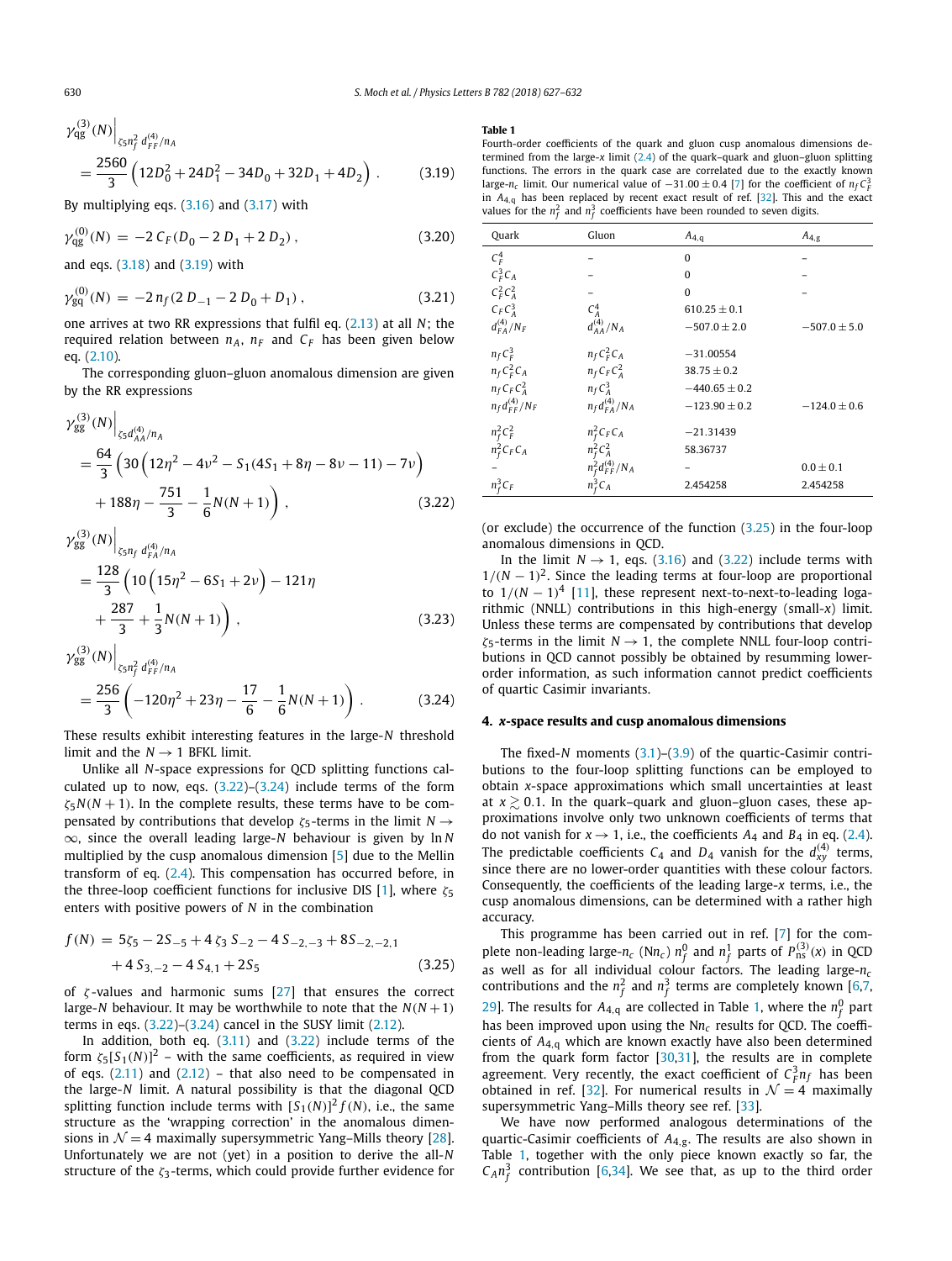$[12]$ , the corresponding quark and gluon entries have the same coefficients (for now: as far as they have been computed, and within numerical errors). We refer to this (for now: conjectured) relation as *generalized Casimir scaling*.

Unlike to three loops, this relation does not have the consequence that the values of *A*4*,*<sup>g</sup> and *A*4*,*<sup>q</sup> are related by a simple numerical Casimir scaling in QCD, i.e., a factor of  $C_A/C_F = 9/4$ . However, this numerical Casimir scaling is restored in the large-*nc* limit of the quartic colour factors, and therefore also in the overall large-*nc* limit, see also ref. [\[35\]](#page-6-0).

The results of refs.  $[6,7]$  and the present paper lead to the following results for the four-loop quark and gluon cusp anomalous dimensions, expanded in powers of  $\alpha_s/(4\pi)$ , recall eq. [\(2.3\)](#page-2-0),

$$
A_{4,q} = 20702(2) - 5171.9(2)n_f + 195.5772n_f^2 + 3.272344n_f^3,
$$
\n(4.1)  
\n
$$
A_{4,g} = 40880(30) - 11714(2) n_f + 440.0488n_f^2 + 7.362774n_f^3.
$$
\n(4.2)

For comparison, the large- $n_c$  coefficients of  $A_{4,q}$  (not changing the overall factor of *C<sub>F</sub>*) read 21209.0, 5179.37 and 190.841, respectively, for the  $n_f^0$ ,  $n_f^1$  and  $n_f^2$  contributions. The numerical Casimir scaling between  $A_{4,g}$  and  $A_{4,\mathrm{q}}$  is broken by almost 15% in the  $n_f^0$ terms. This breaking is due to the non-leading large-*nc* (N*nc* ) part of the quartic-Casimir term, which is larger by a factor of 6 in *A*4*,*<sup>g</sup> than in  $A_{4,q}$  due to '36' and '6' in eqs. [\(2.8\)](#page-2-0) and [\(2.9\)](#page-2-0). This much larger size of the N*nc* contribution in the gluon case also leads to the much larger uncertainty of its  $n_f^0$  coefficient.

Combining the above with the lower-order coefficients, we arrive at the very benign expansions

$$
A_{q}(\alpha_{s}, n_{f} = 3) = 0.42441\alpha_{s}[1 + 0.72657\alpha_{s} + 0.73405\alpha_{s}^{2}+ 0.6647(2)\alpha_{s}^{3} + ...],
$$
  

$$
A_{q}(\alpha_{s}, n_{f} = 4) = 0.42441\alpha_{s}[1 + 0.63815\alpha_{s} + 0.50998\alpha_{s}^{2}+ 0.3168(2)\alpha_{s}^{3} + ...],
$$
  

$$
A_{q}(\alpha_{s}, n_{f} = 5) = 0.42441\alpha_{s}[1 + 0.54973\alpha_{s} + 0.28403\alpha_{s}^{2}+ 0.0133(3)\alpha_{s}^{3} + ...]
$$
(4.3)

and

$$
A_{g}(\alpha_{s}, n_{f} = 3) = 0.95493\alpha_{s}[1 + 0.72657\alpha_{s} + 0.73405\alpha_{s}^{2}+ 0.415(2)\alpha_{s}^{3} + ...],
$$
  

$$
A_{g}(\alpha_{s}, n_{f} = 4) = 0.95493\alpha_{s}[1 + 0.63815\alpha_{s} + 0.50998\alpha_{s}^{2}+ 0.064(2)\alpha_{s}^{3} + ...],
$$
  

$$
A_{g}(\alpha_{s}, n_{f} = 5) = 0.95493\alpha_{s}[1 + 0.54973\alpha_{s} + 0.28403\alpha_{s}^{2}- 0.243(2)\alpha_{s}^{3} + ...]
$$
(4.4)

in terms of  $\alpha_s$  for the physically relevant values of the number  $n_f$ of light flavours. Due to the additional cancellations between the terms without and with  $n_f$  in eq.  $(4.1)$  and  $(4.2)$ , the numerical Casimir scaling is completely broken in fourth-order contributions.

The remaining uncertainties are practically irrelevant for all phenomenological applications, which include (but are by no means exhausted by) calculations of the soft-gluon exponentiation at next-to-next-to-next-to-leading logarithmic  $(N^3LL)$  [\[36\]](#page-6-0) and higher accuracy, see, e.g., ref. [\[37\]](#page-6-0), and similar calculations in other frameworks such as soft-collinear effective theory.

Another application is the absolute ratio  $|\mathcal{F}^{g}(q^2)/\mathcal{F}^{g}(-q^2)|$  of the renormalized time-like and space-like Higgs-gluon–gluon form factors in the heavy-top limit. This quantity is infrared finite and directly enters the cross section for Higgs boson production in hadronic collisions. Using eq. (4.4) for the small *A*4*,*<sup>g</sup> contribution, we can update the result of ref. [\[38\]](#page-6-0) which used a value based on a Padé estimate for *A*4*,*<sup>q</sup> and numerical Casimir scaling. The new result for  $n_f = 5$  reads

$$
\left|\frac{\mathcal{F}^{g}(q^2)}{\mathcal{F}^{g}(-q^2)}\right|^2 = 1 + 4.7124 \alpha_s + 13.694 \alpha_s^2 + 25.935 \alpha_s^3 + (34.82 \pm 0.01) \alpha_s^4 + \dots
$$
\n(4.5)

While the coefficient of  $\alpha_s^4$  is noticeably smaller than in ref. [\[38\]](#page-6-0), the general pattern is unchanged: large coefficients, but definitely no sign of a runaway growth – on the contrary. The numerical  $\alpha_{\rm s}^4$ effect in eq. (4.5) is a fraction of a percent at scales close to the mass of the Higgs boson.

#### **5. Summary**

We have presented the first calculations of a substantial number of moments of contributions to the four-loop  $(N^3LO)$  flavoursinglet splitting functions  $P_{ik}^{(3)}$  outside the large- $n_f$  limit. Specifically, we have obtained the even moments  $N \leq 16$  of all terms with quartic Casimir invariants. The calculations have been performed in the framework of the operator-product expansion; the results at  $N \leq 6$  (and partly at  $N = 8$ ) have been checked against those of conceptually much simpler, but computationally much harder determinations via structure functions in deep-inelastic scattering.

Our results show features expected for these effectively lowestorder contributions, such as the supersymmetric relation, and properties not predicted before, in particular a simple relation between the quartic-Casimir parts of the off-diagonal splitting functions  $P_{\text{qg}}^{(3)}$  and  $P_{\text{gq}}^{(3)}$ . We have obtained the all-N expressions for the  $\zeta_5$  parts. The diagonal quantities  $P_{qq}^{(3)}$  and  $P_{gg}^{(3)}$  include contributions which have the structure of the wrapping corrections found in  $\mathcal{N} = 4$  maximally supersymmetric Yang–Mills theory. The all-*N* expressions for  $P_{gg}^{(3)}$  include numerator-*N* terms. Such terms are not entirely new, but have not been encountered in splitting functions before.

The calculated moments of  $P_{gg}^{(3)}$  enable a numerical determination of a quantity that is important in a much wider context, the (light-like) four-loop gluon cusp anomalous dimension *A*4*,*g. We find for the quartic-Casimir parts, and conjecture for all other terms, that the coefficients for *A*4*,*<sup>g</sup> are related to those of its quark counterpart *A*4*,*<sup>q</sup> by a direct generalization of the Casimir scaling found at lower orders. This allows us to present numerical results for *A*4*,*<sup>g</sup> in QCD that are sufficiently accurate for all phenomenological purposes. Due to differences in (the contributions that are non-leading in the large-*nc* limit to) the quartic colour factors, there is no simple relation between the numerical values of *A*4*,*<sup>g</sup> and  $A_{4,q}$  for physical values of the number of flavours  $n_f$ .

Form files of our fixed-*N* and all-*N* moments of the four-loop splitting functions, including the analytic expressions for the former quantities not shown in section [3,](#page-2-0) can be obtained from the preprint server <https://arXiv.org> by downloading the source of this article. They are also available from the authors upon request.

#### **Acknowledgements**

A.V. would like to thank E. Gardi for useful discussions on the diagrammatic basis of the generalized Casimir scaling. This work has been supported by the *Deutsche Forschungsgemeinschaft* (DFG) under grant number MO 1801/2-1, and by the Advanced Grant 320651, *HEPGAME*, of the *European Research Council* (ERC).